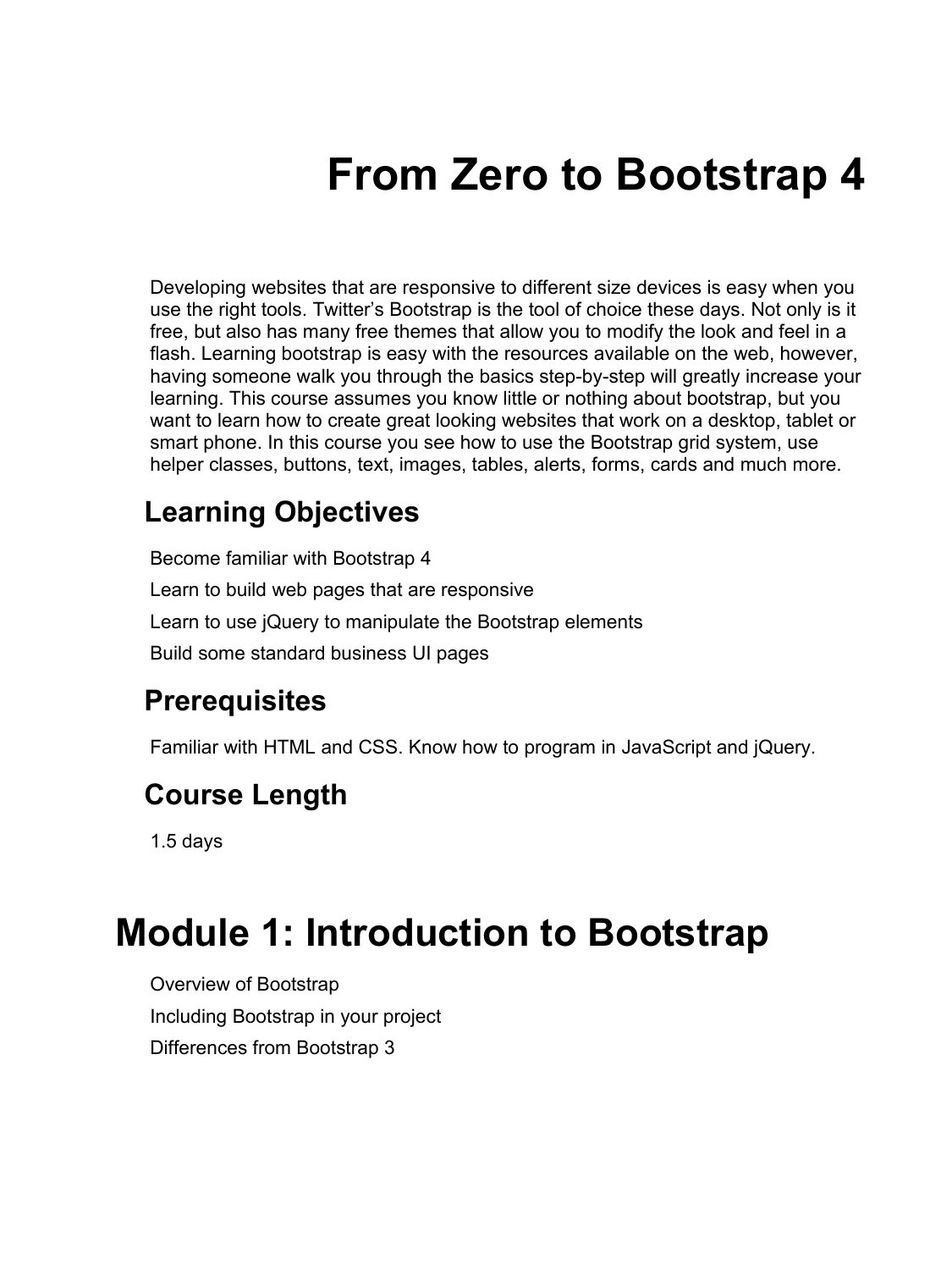## **Module 2: The Bootstrap Grid System**

**Breakpoints** Grid system Margin and padding helpers

## **Module 3: Helper classes**

Text helper classes Background helper classes

## **Module 4: Buttons**

Styling buttons Buttons in a group Buttons as check boxes Buttons as radio buttons Button toolbars Drop-down menus on buttons

### **Module 5: Text**

Justifying text Upper and lower case Block quotes Lead paragraphs

### **Module 6: Images**

Responsive, rounded and thumbnail images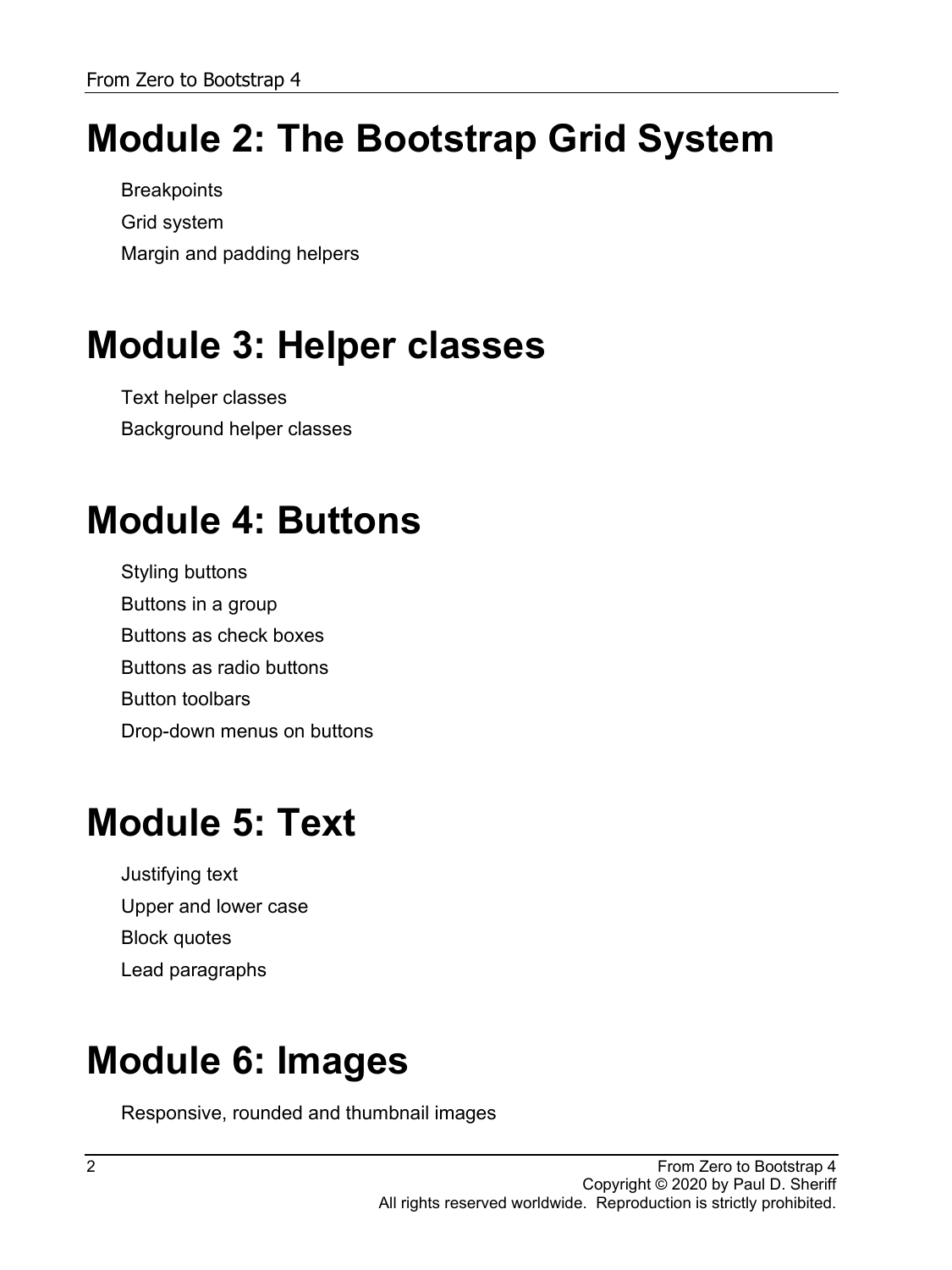#### **Module 7: Alerts**

Display messages to user **Dismissable** Fixing a Bootstrap bug

#### **Module 8: Forms**

Working with input forms Label elements Input elements Horizontal forms

#### **Module 9: Cards**

Creating a card Using cards for forms

#### **Module 10: Lists**

Built-in styles for <ul>, <ol>, <dl>, etc. Un-styled and inline lists Linked list groups Build your own custom link list groups

#### **Module 11: Tables**

Bordered, condensed and striped tables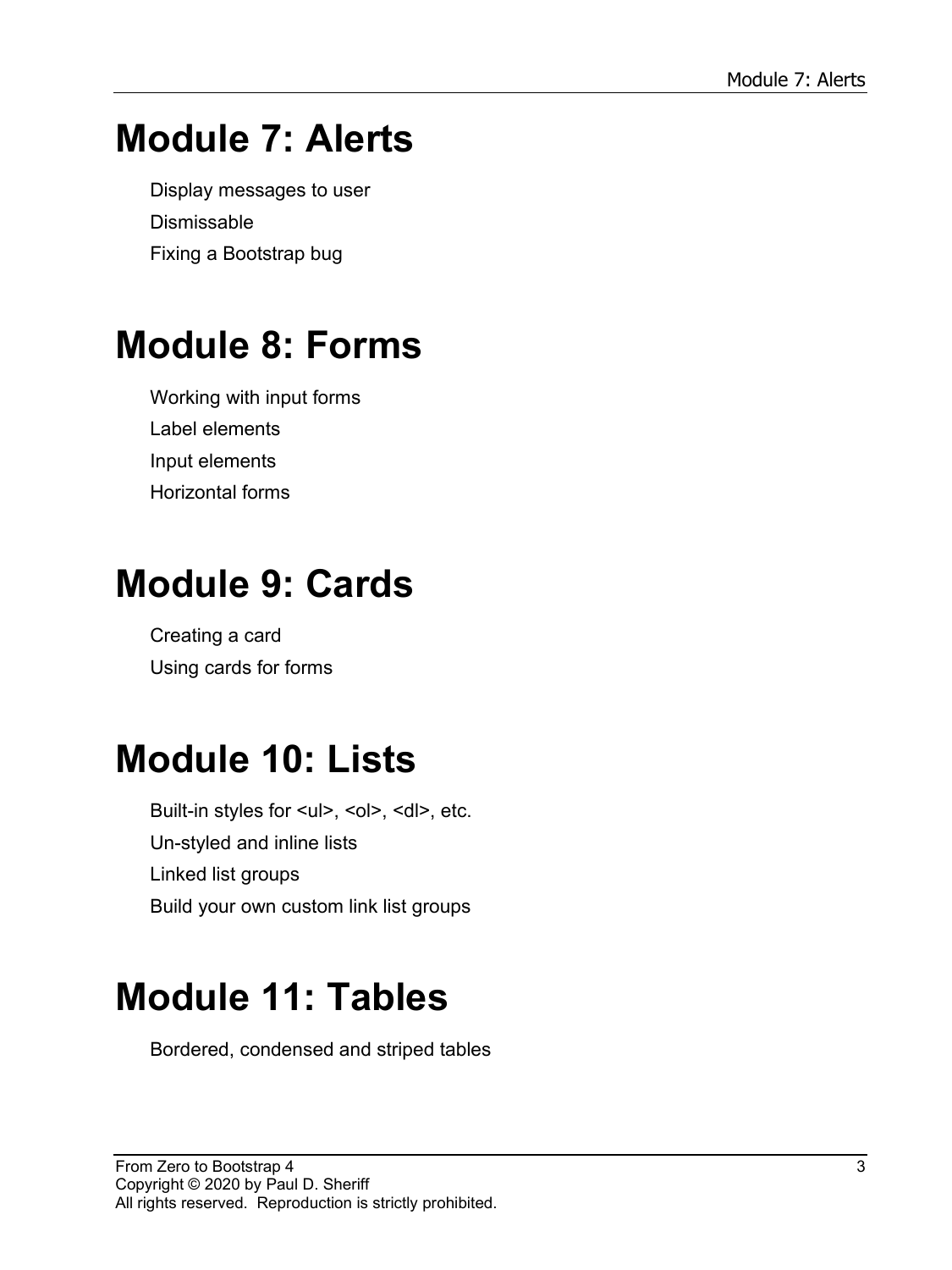## **Module 12: Tooltips**

Place tooltips anywhere around an element Animating tooltips Create your own tooltip look and feel

## **Module 13: Popovers**

Similar to Tooltips Add more content

### **Module 14: Tabs**

Tab control

### **Module 15: Accordions**

Collapse and expand HTML areas

### **Module 16: Carousel**

Create list of items to rotate through Can rotate on click or on a timer

## **Module 17: Modal**

Pop-up form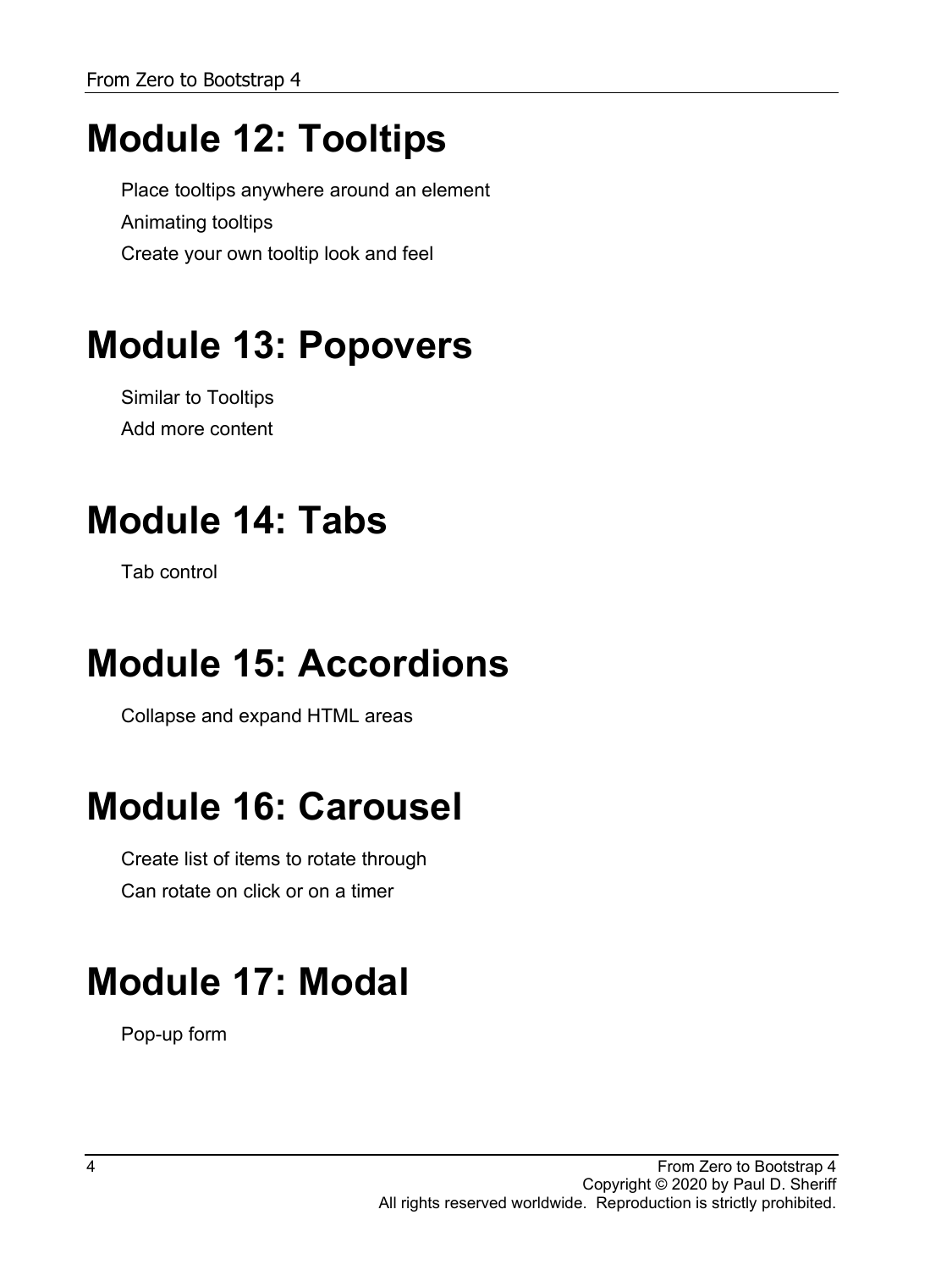#### **Module 18: Events**

Respond to bootstrap events

### **Module 19: Thumbnails**

Working with small images

## **Module 20: Pagination**

Creating a pager

## **Module 21: Horizontal Navigation**

A simple navigation bar Fixed and scrollable navigation Collapse navigation bar on smaller browser Add second line to Nav Drop-down menus

#### **Module 22: Side-bar Navigation**

Creating your own side-bar navigation

## **Module 23: Font Awesome**

Adding icons to your application